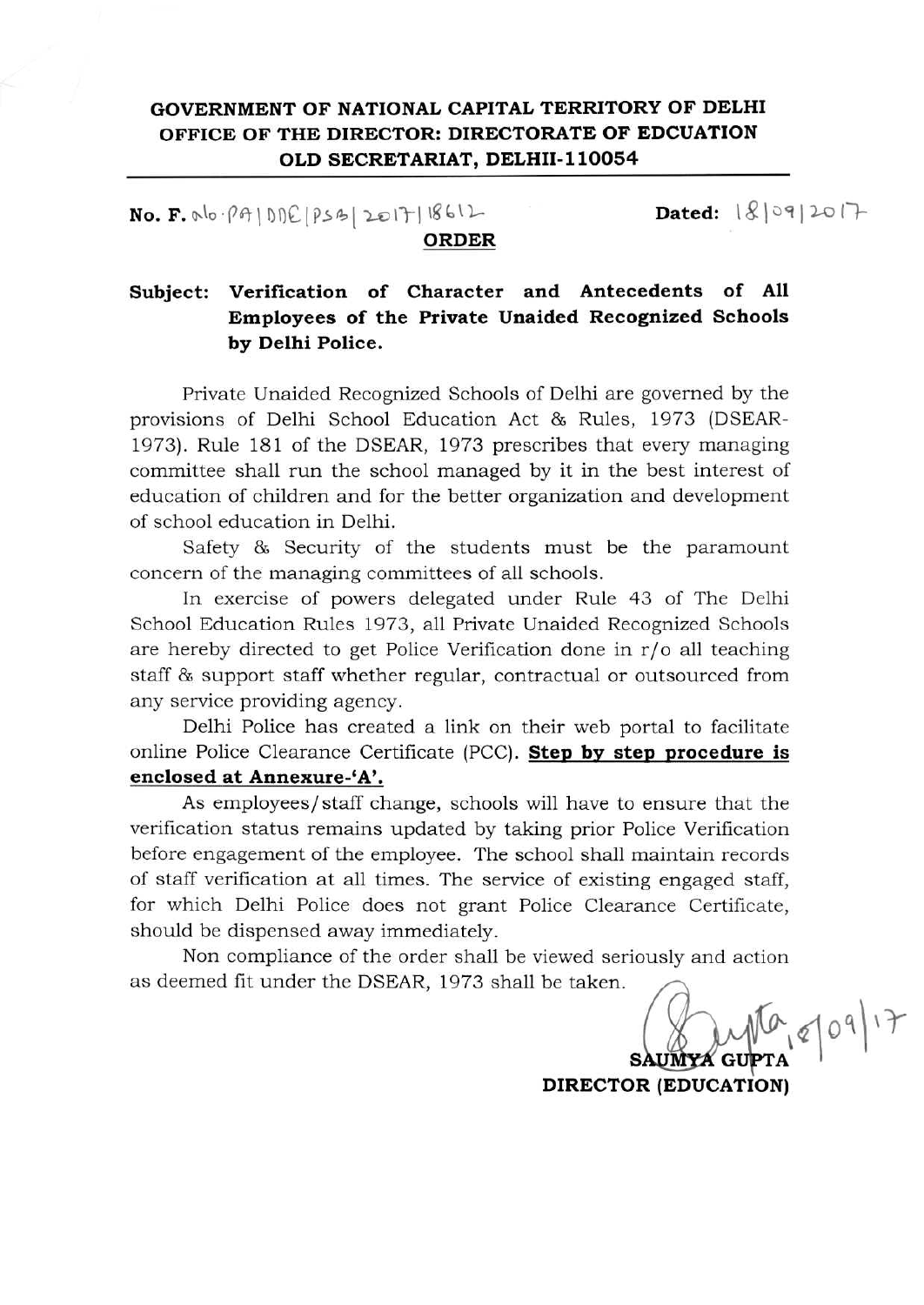No. F. <sup>010</sup> .pI\"\ I)l)~ \ *~'>f;\*U>Ir\ \'6(, \1-- Dated: \g It!J"r \ 2..0\7.-

**Copy for information & Necessary action:-**

- 1. PS to Secretary (Education)
- **2. PS to Director (Education)**
- 3. PA to Spl. Director (CTB)
- 4. All RDEs/DDEs/Zonal DDEs.
- **5. ManagersjHOSs of all Private Recognized Unaided Schools**
- 6. OS (IT) to upload it on edudel.nic.in

 $44.40$ 

YOGESH PRATAP **DY. DIRECTOR (PSB)**